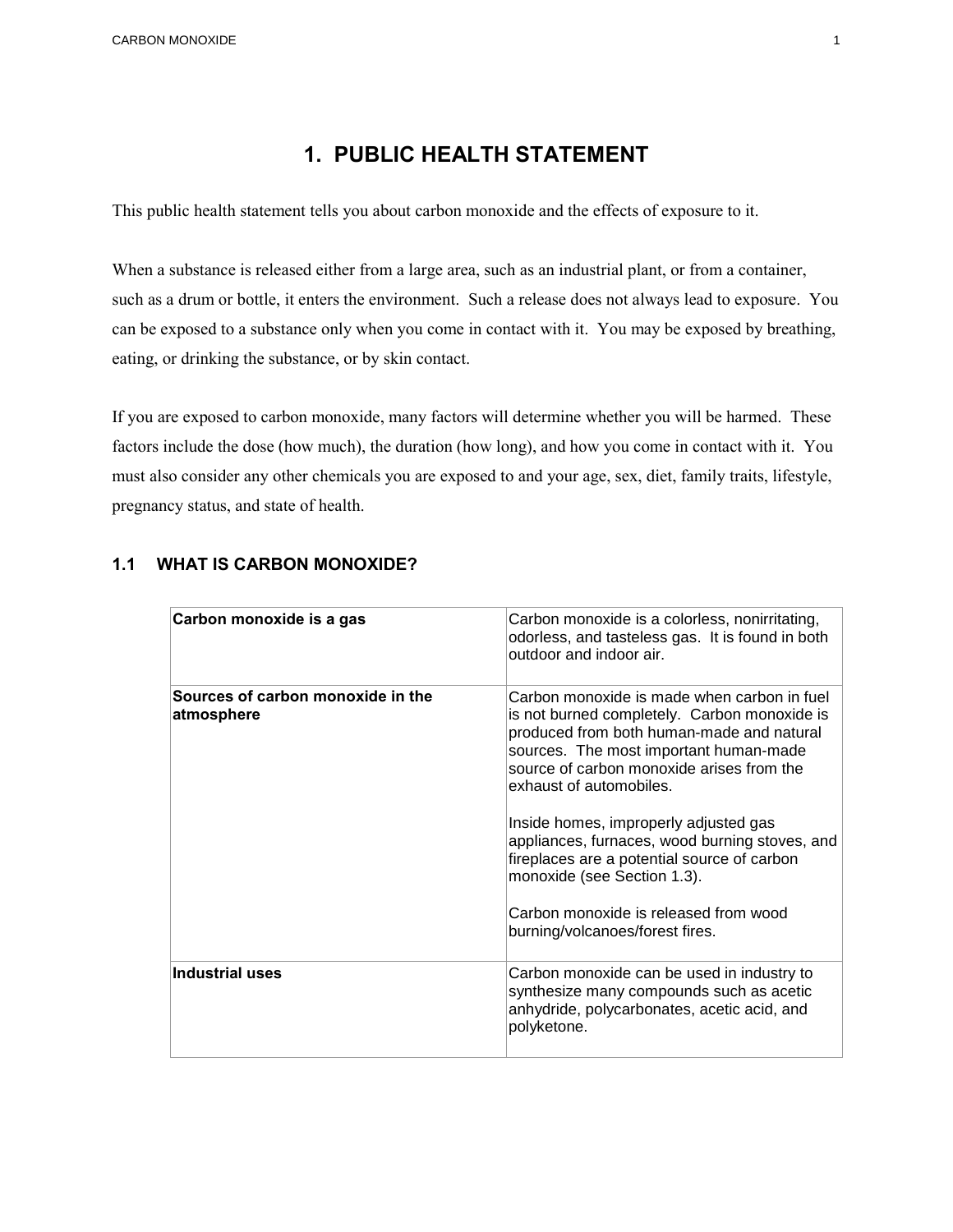### **1.2 WHAT HAPPENS TO CARBON MONOXIDE WHEN IT ENTERS THE ENVIRONMENT?**

| <b>Converts to carbon dioxide</b> | When carbon monoxide is released to the<br>environment, it enters the air and remains in the<br>atmosphere for an average of about 2 months. |
|-----------------------------------|----------------------------------------------------------------------------------------------------------------------------------------------|
|                                   | Eventually, carbon monoxide reacts with other<br>compounds in the atmosphere and is converted<br>to carbon dioxide.                          |
|                                   | Microorganisms found in soil and water can<br>also convert carbon monoxide to carbon<br>dioxide.                                             |

| <b>Sources of exposure</b> | All people are exposed to carbon monoxide at<br>varying levels through inhalation of air. Places<br>and times of the day that have a lot of vehicular<br>traffic generally have higher levels of carbon<br>monoxide as compared to areas of low traffic.<br>You can be exposed to carbon monoxide from<br>tobacco smoke whether as a smoker or from<br>second-hand smoke. |
|----------------------------|---------------------------------------------------------------------------------------------------------------------------------------------------------------------------------------------------------------------------------------------------------------------------------------------------------------------------------------------------------------------------|
|                            | You can be exposed to carbon monoxide by<br>using gas appliances or wood burning stoves<br>and fireplaces.                                                                                                                                                                                                                                                                |
|                            | In emergency situations where power is lost,<br>using an improperly vented generator inside a<br>home or building or using gas grills, charcoal<br>grills, or hibachis indoors can lead to dangerous<br>levels of carbon monoxide.                                                                                                                                        |
|                            | People are exposed to carbon monoxide inside<br>of vehicles.                                                                                                                                                                                                                                                                                                              |
|                            | High levels of carbon monoxide exposure have<br>been observed when using recreational<br>watercraft and boats.                                                                                                                                                                                                                                                            |
|                            | Gasoline-powered small engines and tools<br>(e.g., gas-powered compressors or pressure<br>washers) can emit high levels of carbon<br>monoxide in a short period of time.                                                                                                                                                                                                  |
|                            | See Chapter 6 for more information regarding<br>these exposures.                                                                                                                                                                                                                                                                                                          |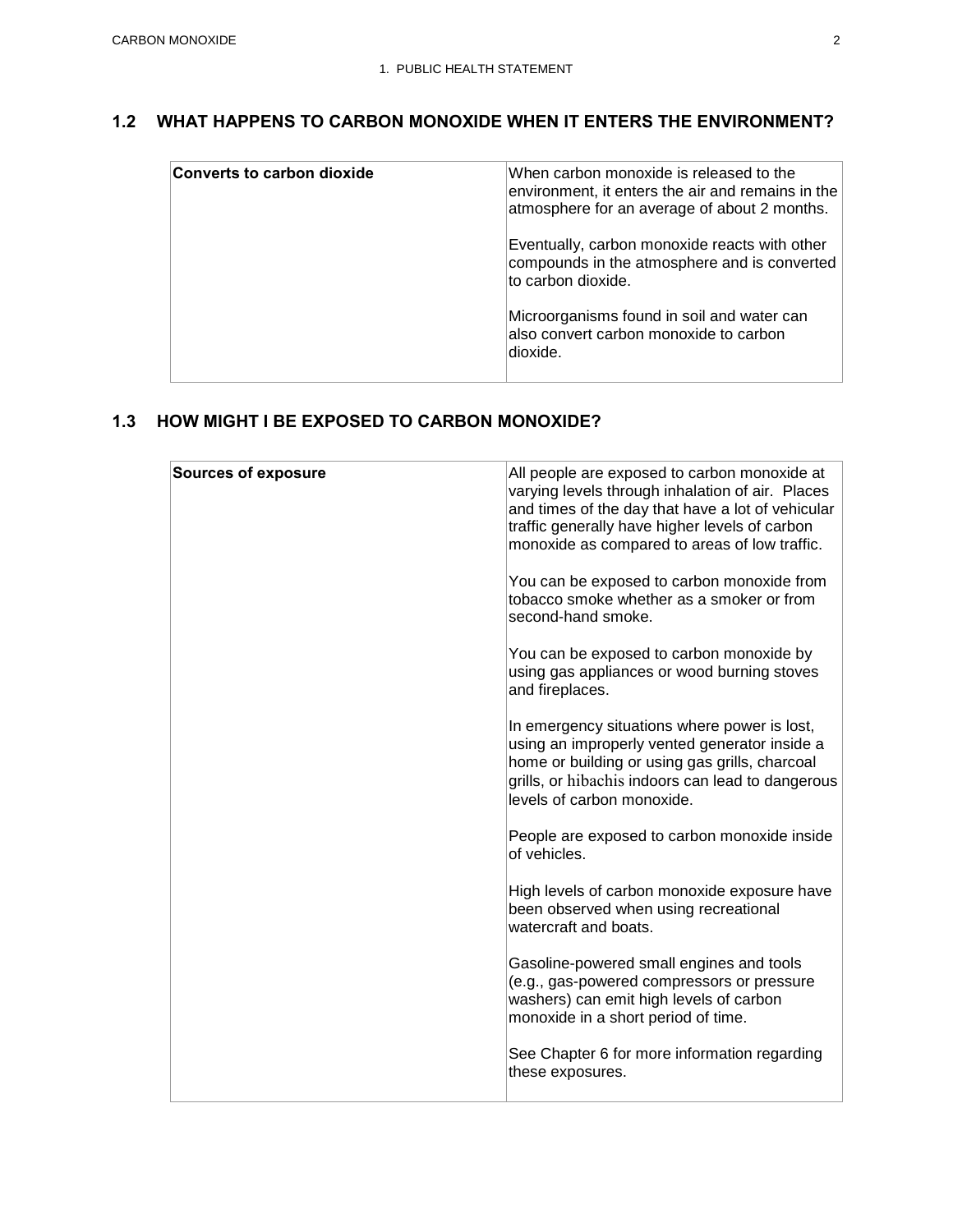### **1.4 HOW CAN CARBON MONOXIDE ENTER AND LEAVE MY BODY?**

| Carbon monoxide enters and leaves the<br> body | Carbon monoxide in the air rapidly enters all<br>parts of the body, including blood, brain, heart,<br>and muscles when you breathe.                     |
|------------------------------------------------|---------------------------------------------------------------------------------------------------------------------------------------------------------|
|                                                | The carbon monoxide in your body leaves<br>through your lungs when you breathe out<br>(exhale), but there is a delay in eliminating<br>carbon monoxide. |
|                                                | It takes about a full day for carbon monoxide to<br>leave your body.                                                                                    |

#### **1.5 HOW CAN CARBON MONOXIDE AFFECT MY HEALTH?**

This section looks at studies concerning potential health effects in animal and human studies.

| Carbon monoxide can harm the heart, brain,<br>and lungs | Breathing high levels of carbon monoxide can<br>kill you.                               |
|---------------------------------------------------------|-----------------------------------------------------------------------------------------|
|                                                         | Breathing lower levels of carbon monoxide can<br>permanently harm your heart and brain. |
|                                                         | Carbon monoxide can be more harmful to you if<br>you have heart or lung disease.        |

#### **1.6 HOW CAN CARBON MONOXIDE AFFECT CHILDREN?**

This section discusses potential health effects in humans from exposures during the period from

conception to maturity at 18 years of age.

| <b>Breathing carbon monoxide during</b> | Breathing high levels of carbon monoxide can                                                                    |
|-----------------------------------------|-----------------------------------------------------------------------------------------------------------------|
| pregnancy can harm your unborn child    | lead to miscarriage.                                                                                            |
|                                         | Breathing lower levels of carbon monoxide<br>during pregnancy may harm the mental<br>development of your child. |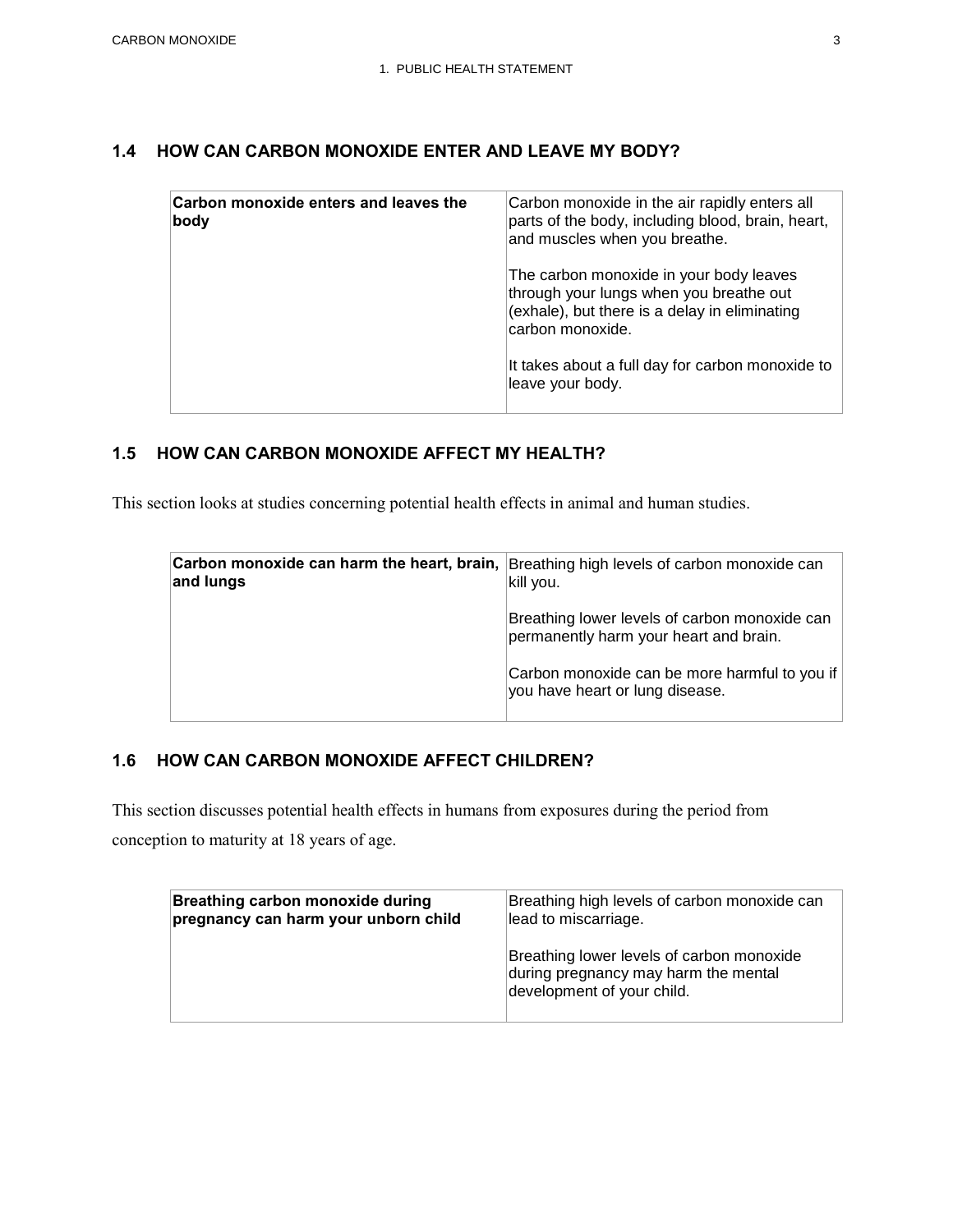## **1.7 HOW CAN FAMILIES REDUCE THE RISK OF EXPOSURE TO CARBON MONOXIDE?**

| Reduce indoor air levels of carbon<br>monoxide | The most dangerous levels of carbon monoxide<br>usually occur in indoor air. High levels occur as<br>a result of improperly installed or unvented<br>appliances that burn natural gas, kerosene, or<br>other fuels. These include stoves, furnaces,<br>heaters, and generators. Make sure that all of<br>your appliances are installed properly and have<br>periodic maintenance performed by<br>professional installers. Always follow the<br>manufacturer's recommendations on installing<br>and using these devices.<br>Make certain wood burning heaters and<br>fireplaces are properly vented.<br>Never use a gas-powered generator or burn<br>charcoal indoors, as this can quickly lead to<br>dangerous levels of carbon monoxide in your<br>home.<br>Do not use older portable propane heaters in<br>enclosed indoor settings, including campers<br>and tents, as dangerous levels of carbon<br>monoxide can build up. Look for portable<br>heaters that contain an oxygen depletion sensor<br>(ODS) and are safer to use when camping. If<br>oxygen levels start to fall, the sensor<br>automatically shuts down the heater before it<br>can produce dangerous levels of carbon<br>monoxide. Older generation heaters without an<br>ODS are intended for outdoor use only and<br>should not be used indoors.<br>Do not use gasoline-powered tools like<br>pressure washers inside of homes. Substitute<br>less hazardous equipment whenever possible.<br>Use electric tools or tools with engines that are<br>separate from the tools and can be located<br>outside and away from air intakes.<br>Do not let your car idle for long periods of time<br>in your garage. |
|------------------------------------------------|---------------------------------------------------------------------------------------------------------------------------------------------------------------------------------------------------------------------------------------------------------------------------------------------------------------------------------------------------------------------------------------------------------------------------------------------------------------------------------------------------------------------------------------------------------------------------------------------------------------------------------------------------------------------------------------------------------------------------------------------------------------------------------------------------------------------------------------------------------------------------------------------------------------------------------------------------------------------------------------------------------------------------------------------------------------------------------------------------------------------------------------------------------------------------------------------------------------------------------------------------------------------------------------------------------------------------------------------------------------------------------------------------------------------------------------------------------------------------------------------------------------------------------------------------------------------------------------------------------------------------------------------------------------------------------|
| Avoid tobacco smoke                            | You can reduce your exposure to carbon<br>monoxide by avoiding smoke from cigarettes<br>and cigars since the smoke contains carbon<br>monoxide.                                                                                                                                                                                                                                                                                                                                                                                                                                                                                                                                                                                                                                                                                                                                                                                                                                                                                                                                                                                                                                                                                                                                                                                                                                                                                                                                                                                                                                                                                                                                 |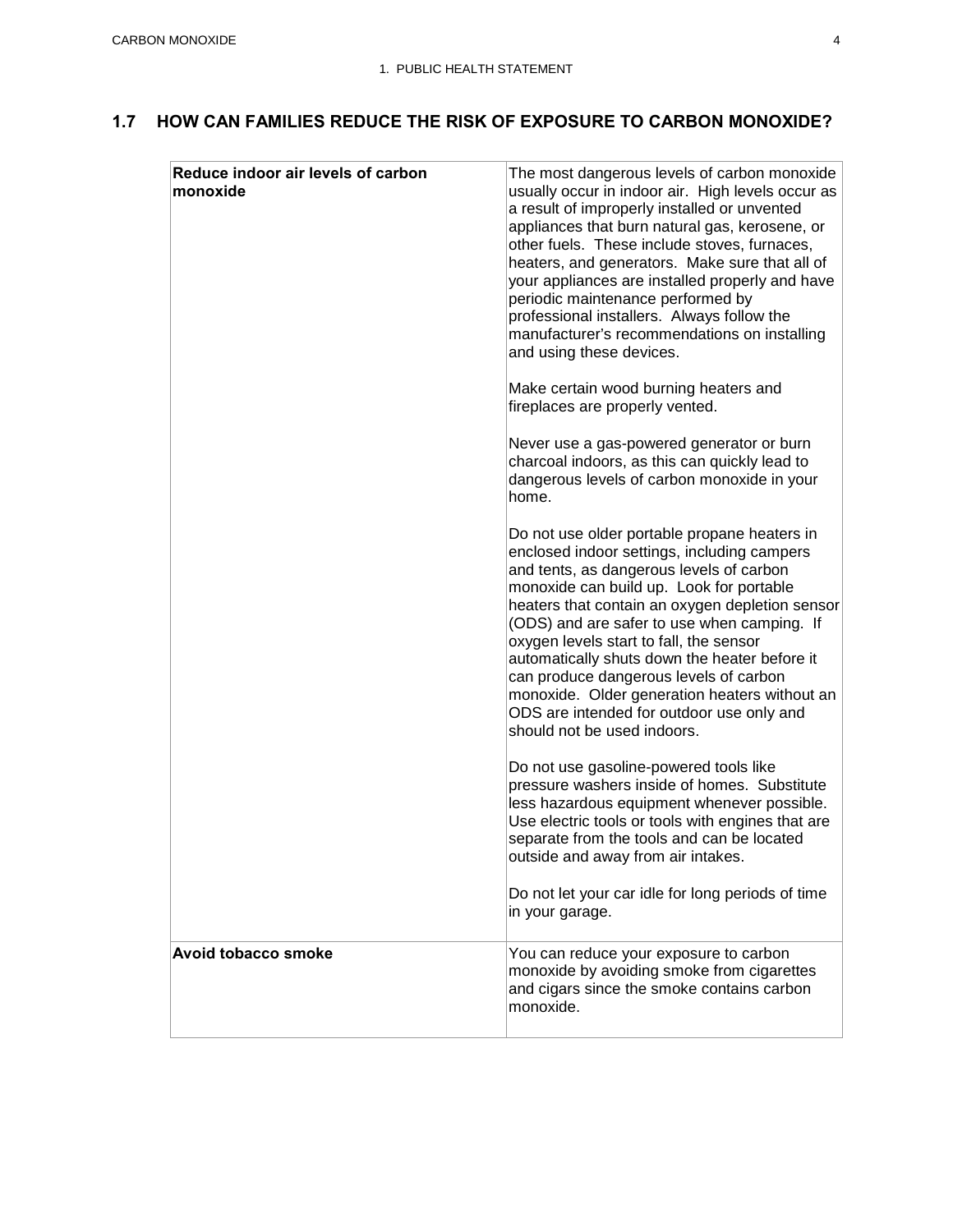| Reduce outdoor exposure to carbon<br>∣monoxide     | You can reduce your exposure to carbon<br>monoxide outdoors by avoiding running or<br>exercising near busy roadways.<br>Accidental carbon monoxide poisonings can<br>occur from recreational water craft. Most new<br>boats come with carbon monoxide detectors;<br>however, the U.S. Coast Guard advises owners<br>of boats built prior to 1998 to have the monitors<br>inspected or replaced. |
|----------------------------------------------------|-------------------------------------------------------------------------------------------------------------------------------------------------------------------------------------------------------------------------------------------------------------------------------------------------------------------------------------------------------------------------------------------------|
| Install carbon monoxide detectors in your<br>∣home | Carbon monoxide detectors can be purchased<br>at home remodeling or hardware stores. It is<br>important to understand that most smoke<br>detectors do not detect carbon monoxide, so<br>you should install carbon monoxide detectors in<br>your home as well as smoke detectors.                                                                                                                |

 If your doctor finds that you have been exposed to significant amounts of carbon monoxide, ask whether your children might also be exposed. Your doctor might need to ask your state health department to investigate.

#### **1.8 IS THERE A MEDICAL TEST TO DETERMINE WHETHER I HAVE BEEN EXPOSED TO CARBON MONOXIDE?**

| Carbon monoxide exposure can be<br>measured with a blood test | Medical devices called carbon monoxide-<br>oximeters can estimate the level of carbon<br>monoxide in blood by using a simple test.<br>These devices are found in clinical laboratories<br>and hospitals. |
|---------------------------------------------------------------|----------------------------------------------------------------------------------------------------------------------------------------------------------------------------------------------------------|

## **1.9 WHAT RECOMMENDATIONS HAS THE FEDERAL GOVERNMENT MADE TO PROTECT HUMAN HEALTH?**

 The federal government develops regulations and recommendations to protect public health. Regulations Food and Drug Administration (FDA) are some federal agencies that develop regulations for toxic enforced by law. The Agency for Toxic Substances and Disease Registry (ATSDR) and the National Institute for Occupational Safety and Health (NIOSH) are two federal organizations that develop recommendations for toxic substances. can be enforced by law. The EPA, the Occupational Safety and Health Administration (OSHA), and the substances. Recommendations provide valuable guidelines to protect public health, but cannot be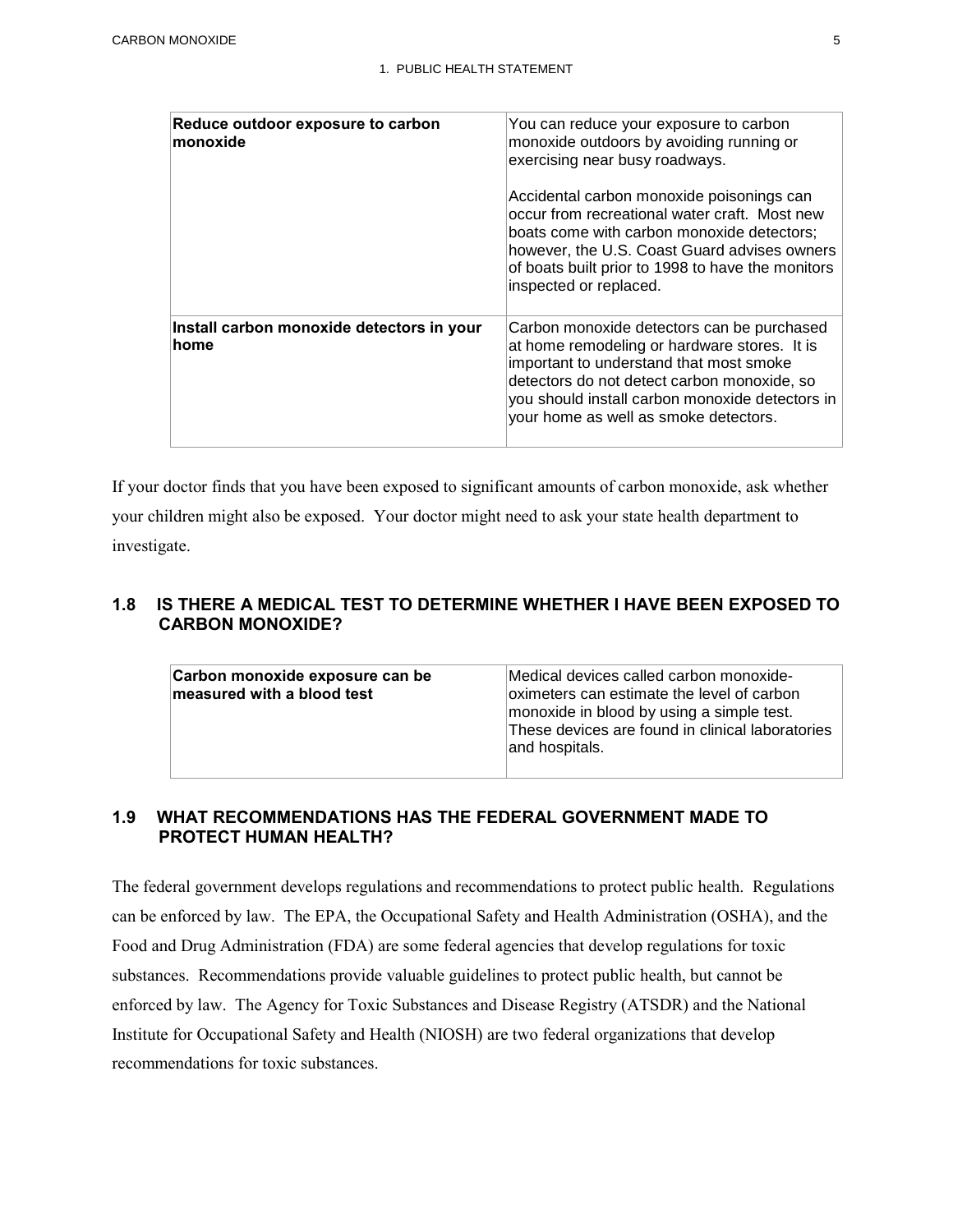CARBON MONOXIDE 6

#### 1. PUBLIC HEALTH STATEMENT

 Regulations and recommendations can be expressed as "not-to-exceed" levels. These are levels of a toxic substance in air, water, soil, or food that do not exceed a critical value. This critical value is usually based on levels that affect animals; they are then adjusted to levels that will help protect humans. Sometimes these not-to-exceed levels differ among federal organizations because they used different exposure times (an 8-hour workday or a 24-hour day), different animal studies, or other factors.

 Recommendations and regulations are also updated periodically as more information becomes available. For the most current information, check with the federal agency or organization that provides it.

Some regulations and recommendations for carbon monoxide include the following:

| Levels in air set by EPA            | EPA established an environmental limit of<br>10 milligrams per cubic meter $(mg/m3)$ (9 parts<br>per million by volume [ppmv]) of carbon<br>monoxide in air averaged over 8 hours. This<br>limit is not to be exceeded more than once per<br>year. |
|-------------------------------------|----------------------------------------------------------------------------------------------------------------------------------------------------------------------------------------------------------------------------------------------------|
| Levels in workplace air set by OSHA | OSHA set a legal limit of 55 mg/m <sup>3</sup> (50 ppmv)<br>for carbon monoxide in air averaged over an<br>8-hour work day.                                                                                                                        |

#### **1.10 WHERE CAN I GET MORE INFORMATION?**

If you have any more questions or concerns, please contact your community or state health or environmental quality department, or contact ATSDR at the address and phone number below.

 specialize in recognizing, evaluating, and treating illnesses that result from exposure to hazardous ATSDR can also tell you the location of occupational and environmental health clinics. These clinics substances.